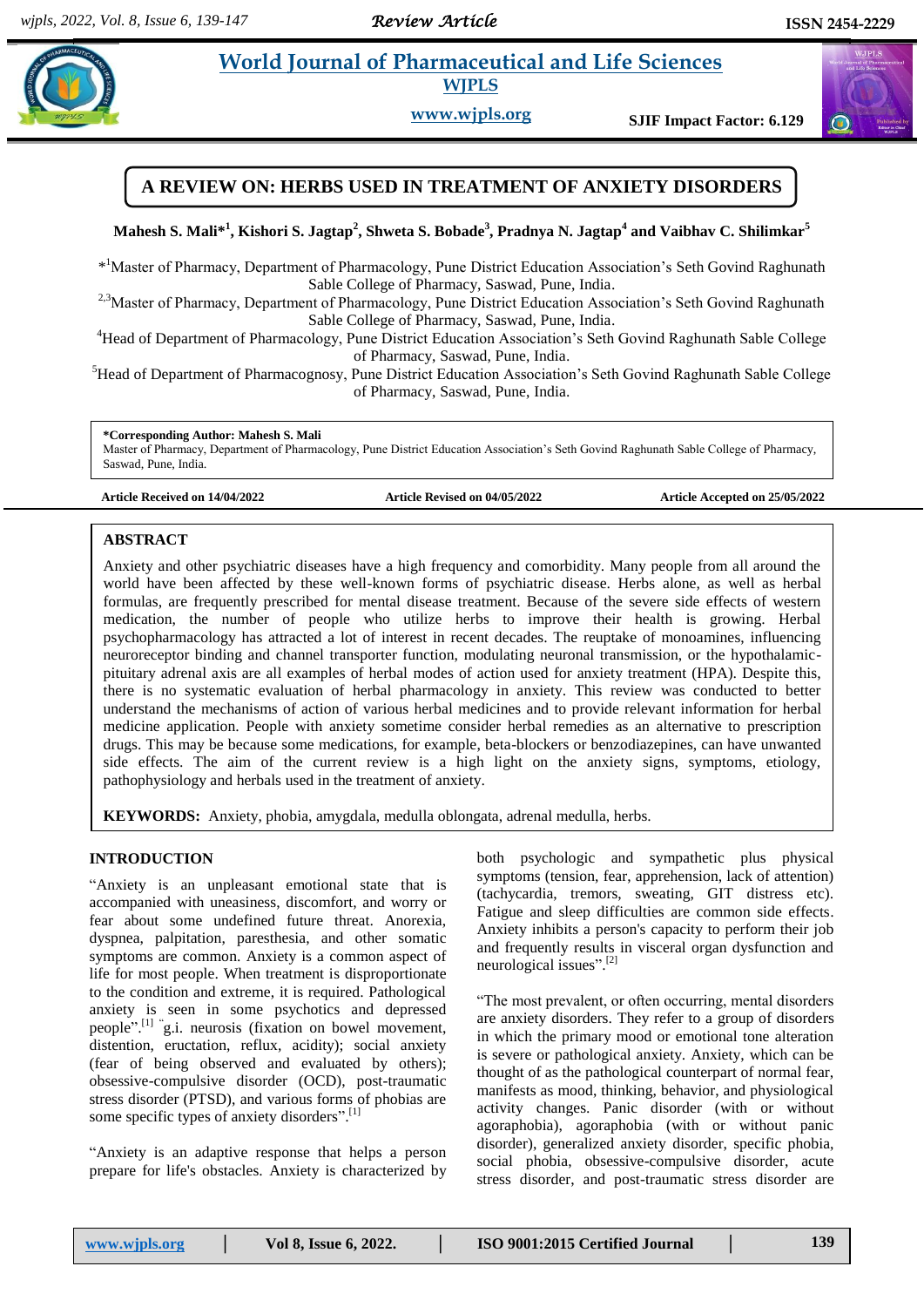among the anxiety disorders. There are other anxietyrelated adjustment disorders, as well as disorders caused by general medical illnesses and substance-induced anxiety disorders".[3]



# **1. Generalized anxiety disorder (GAD)**

"It is a long-term anxiety disorder characterized by anxieties over nonspecific life events, objects, and situations. GAD is the most common anxiety disorder, and sufferers aren't always able to pinpoint the source of their anxiety".<sup>[6]</sup>

#### **2. Panic disorder**

"Characterized by recurrent panic attacks that occur at inconvenient times. A panic disorder sufferer may live in constant terror of the next panic attack".<sup>[5]</sup> "Panic disorder is characterized by brief or unexpected spells of acute anxiety and apprehension. These attacks can cause trembling, confusion, dizziness, nausea, and difficulty breathing. Panic attacks usually start and increase quickly, reaching a climax after 10 minutes. A panic attack, on the other hand, can last for hours".<sup>[6]</sup> "Panic disorders are most commonly triggered by terrifying situations or persistent stress, although they can occasionally strike without warning. A panic attack might be misinterpreted as a life-threatening sickness, leading to extreme adjustments in behavior in order to avoid further attacks".<sup>[6]</sup>

# **3. Phobia**

"A strong aversion to a certain thing, place, or activity".<sup>[5]</sup> "This is an unreasonable fear of a specific thing or situation that leads to avoidance. Phobias are distinct from other anxiety disorders in that they have a cause".<sup>[6]</sup> "A person with a phobia may recognize their dread as irrational or severe, yet they are unable to manage their anxiety in the presence of the trigger. Phobia triggers include circumstances, animals, and common things". [6]

#### **4. Social anxiety disorder**

"The dread of being judged by others in social circumstances". [5] "This is a fear of being judged negatively by others in social circumstances or of being embarrassed in public. Stage fright, a fear of intimacy, and concern over humiliation and rejection are all symptoms of social anxiety disorder. People with this illness may avoid public circumstances and human contact to the point where daily life becomes extremely challenging".<sup>[6]</sup>

# **5. Obsessive-compulsive disorder (OCD)**

"Characterized by reoccurring illogical beliefs that lead to the repetition of specific behaviors".<sup>[5]</sup> "Cleaning or washing in response to contamination worries, or continually checking to see if a burner is turned off in response to fears about a fire developing, are examples of common habits. Due to obsessive self-doubt, some people review their work frequently or seek excessive reassurance". [3]

#### **6. Separation anxiety disorder**

"Fear of being away from home or a loved one's illness".<sup>[5]</sup> "Separation anxiety disorder is characterized by high levels of anxiety following separation from a person or location that provides emotions of security or protection. Separation can occasionally trigger panic attacks". [6]

#### **7. Illness anxiety disorder**

"Anxiety disorder is characterized by worry about one's health (formerly called hypochondria)".<sup>[5]</sup>

# **8. Post-traumatic stress disorder (PTSD)**

"Anxiety following a traumatic experience".<sup>[5]</sup> "Occur after a patient has been through a traumatic event, with physiological arousal in response to stimuli that stimulate memories of the event, avoidance of such stimuli, and a sense of reliving the event. The latter describes a more acute type of the illness, whereas the former describes a more chronic variety".<sup>[3]</sup>

#### **9. Agoraphobia**

"It is a dread of being trapped in a situation where it appears difficult to flee or find aid in the event of an emergency. When flying, taking public transportation, or standing in line with a crowd, for example, you may panic or feel worried".<sup>[7]</sup>

#### **10. Selective Mutism**

"This is a form of social anxiety in which young children who spoke normally with their families do not converse in public, such as at school".<sup>[7]</sup>

#### **11. Medication-induced anxiety disorder**

"Some symptoms of anxiety disorder can be triggered by the use of certain pharmaceuticals or illegal drugs, or by the withdrawal from certain drugs".<sup>[7]</sup>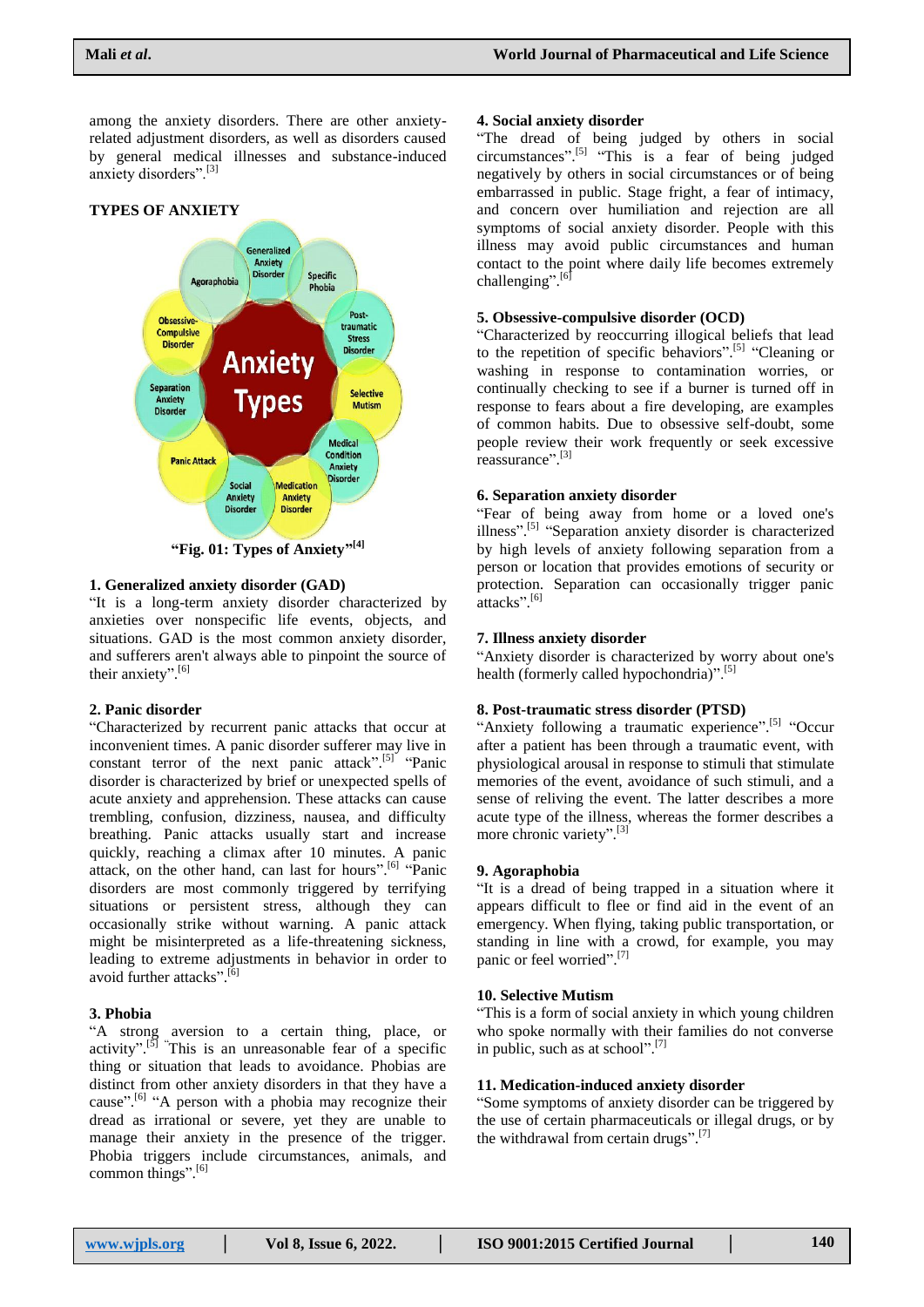# **MPTOMS PHYSICAL**

**SIGNS AND SYMPTOMS OF ANXIETY**

# **"Fig. 02: Symptoms of Anxiety" [9]**

"Anxiety manifests itself differently for each individual. Feelings can range from stomach butterflies to a racing heart. You can feel out of control, as if your mind and body aren't communicating. Other symptoms of anxiety include nightmares, panic attacks, and uncontrollable painful thoughts or recollections. You could be afraid of something in general, or you might be afraid of a specific place or incident".<sup>[5]</sup>

#### **Common symptoms are**

- "Panic, fear, and uneasiness
- Feelings of panic, doom, or danger
- Sleep problems
- Not being able to stay calm and still
- Cold, sweaty, numb, or tingling hands or feet
- Shortness of breath, breathing faster and more quickly than normal (hyperventilation)
- Heart palpitations
- Dry mouth, nausea, dizziness, Tense muscles
- Thinking about a problem over and over again and unable to stop (rumination)
- Inability to concentrate
- Intensely or obsessively avoiding feared objects or places"<sup>[7]</sup>

# **CAUSES OF ANXIETY**



**"Fig. 03: Causes of Anxiety"[10]**

"Anxiety disorders have a variety of causes. Many things might happen at once, some things can lead to others, and some things don't always lead to anxiety disorders".<sup>[6]</sup>

**"Genetics:** Anxiety disorders can be passed down via families.

**Brain Chemistry:** Anxiety disorders may be connected to malfunctioning circuits in the brain that control fear and emotions, according to some study.

**Environmental stress:** Refers to distressing situations that you have witnessed or experienced. Childhood abuse and neglect, the death of a loved one, or being attacked or seeing violence are all common triggers for anxiety disorders.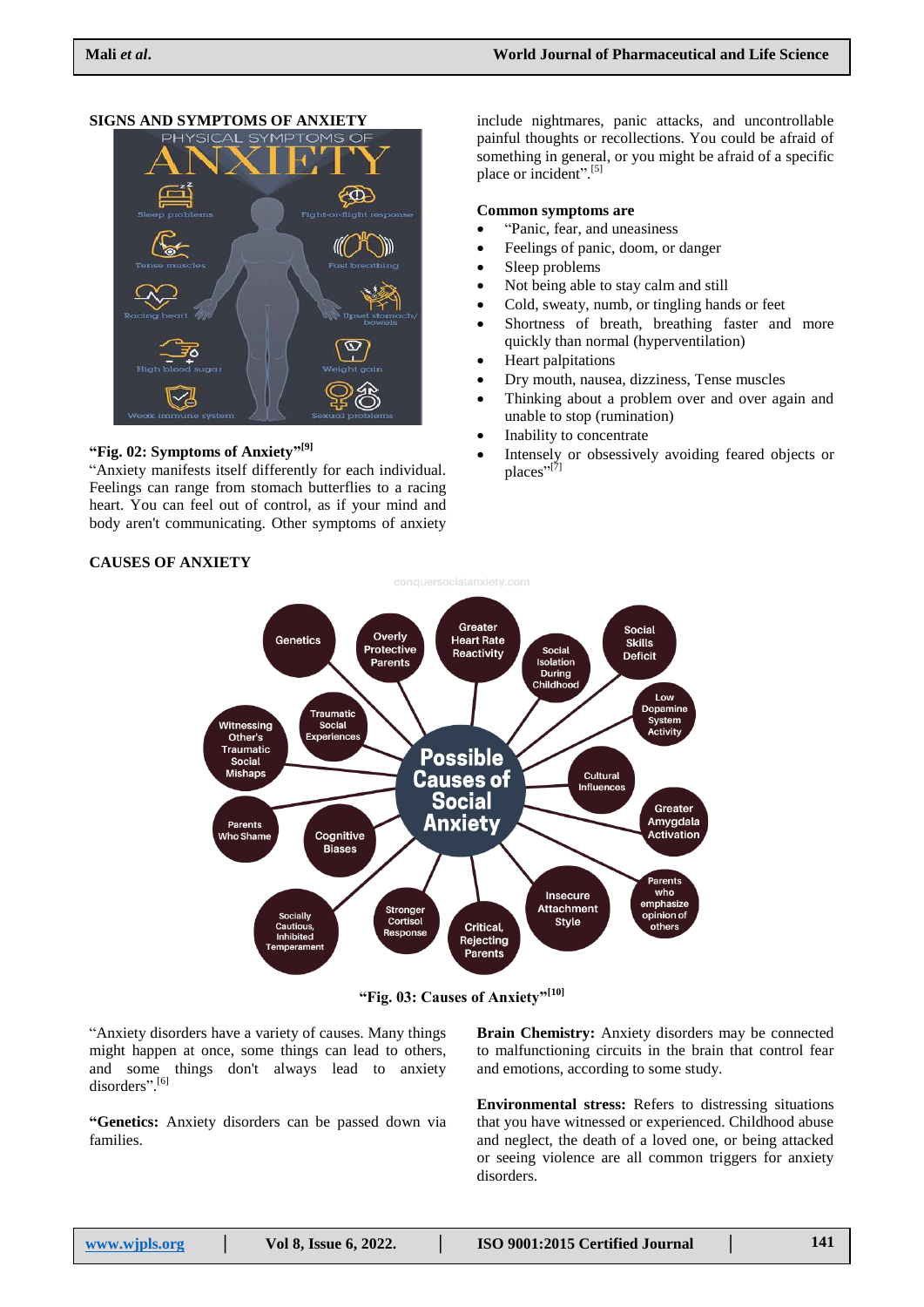**Drug withdrawal or abuse:** Certain medications can be used to mask or reduce anxiety symptoms. Anxiety disorder frequently coexists with alcohol and substance abuse.

**Medical issues:** Some heart, lung, and thyroid illnesses can mimic the symptoms of anxiety disorders or exacerbate them".<sup>[7]</sup>

# **RISK FACTORS FOR ANXIETY DISORDER**

**"History of mental health disorder:** Anxiety disorder is more likely to develop if you have a history of mental health problems, such as depression.

**Childhood sexual abuse:** Emotional, physical, and sexual abuse or neglect during childhood has been related to anxiety disorders later in life.

**Trauma:** After experiencing a traumatic experience, you're more likely to develop posttraumatic stress disorder (PTSD), which can lead to panic episodes.

**Stressful or negative life events:** such as losing a parent as a youngster, raise your likelihood of developing an anxiety condition.

**Severe illness or a chronic health condition:** Constant worry about your or a loved one's health, or caring for someone who is sick, can leave you feeling overwhelmed and nervous.

**Severe illness or a chronic health condition:** Constant worry about your or a loved one's health, or caring for someone who is sick, can leave you feeling overwhelmed and nervous.

**Substance abuse:** Using alcohol or illegal drugs increases your chances of developing an anxiety condition. Some people use these drugs to mask or alleviate anxiety symptoms.

**Being shy as a child:** Shyness and withdrawal from unfamiliar people and settings as a youngster has been related to social anxiety in teenagers and adults.

**Low self-esteem:** Negative self-perceptions can cause social anxiety disorder".<sup>[7]</sup>

# **PATHOPHYSIOLOGY OF ANXIETY**

"The actual mechanism remains unknown. Anxiety in youngsters is a common occurrence. Stranger anxiety appears between the ages of seven and nine months. Anxiety symptoms and illnesses are thought to be caused by a disruption in central nervous system regulation. The physical and emotional signs of this dysregulation are caused by variable degrees of sympathetic arousal".<sup>[3]</sup>

#### **The Amygdala**

"The amygdala, a pair of small almond-shaped clusters of neurons near the brain's base, is thought to be where fear reactions begin. While it is not in charge of what

you think when anxiety-inducing stimuli are present, it is in charge of what your body does. The amygdala's role is to organize memory storage based on the intensity of the emotional reaction connected with the memory. Men have a more active right amygdala, which is primarily responsible for action, than women. The left amygdala, on the other hand, is primarily responsible for storing the intricacies of traumatic experiences and is more reflective than action-oriented. This amygdala is more active than the right in women, and in persons of both genders who have anxiety disorders". [8]

#### **The Medulla Oblongata**

"The amygdala begins by connecting with the parabrachial nucleus, a tiny grey horseshoe-shaped structure that then triggers the medulla oblongata. The medulla oblongata, which is positioned among other more primitive brain regions involved for fight or flight in the lower section of the brainstem, is in control of involuntary body activities such as heart rate, breathing rate, and vomiting. The medulla oblongata is tasked by the parabrachial nucleus with informing the lungs and cardiac muscles that more air is required for blood circulation to the body's muscles. When the body doesn't need to fight or flee, the medulla oblongata's request for quick breathing and additional air overwhelms the body, resulting in dyspnea (shortness of breath) and hyperventilation".<sup>[8]</sup>

#### **The Nucleus Ambiguous and Hypothalamus**

"The nucleus ambiguous, which is positioned directly below the medulla oblongata, gets the urgent request for additional blood to deliver extra oxygen. By interacting with the parasympathetic nervous system, the nucleus ambiguous induces the body's arterioles to contract, making the heart pump harder and quicker. Similarly, when the amygdala triggers the hypothalamus, it sets off a cascade of activity in the body's second neurological system, the sympathetic nervous system. The majority of the body's fight or flight response is controlled by the sympathetic nervous system.

Your body is essentially prepared for anything through the fight or flight reaction. The heart, lungs, and muscles all work together to provide the body with what it needs to move quickly and effectively. On the other side, when you have this response, you are truly prepared to fight or flee, even if it is only anxiety and nothing to be concerned about. On the other hand, constantly being in a state of fight or flight for no apparent reason can be exhausting. This has a lot to do with the adrenal gland being triggered by the sympathetic nervous system".<sup>[8]</sup>

# **Adrenal Medulla**

"Your sympathetic nerves signal the adrenal medulla to produce adrenaline and a small quantity of dopamine into the body, making you feel better than you would otherwise (which is known in combination as the adrenaline rush). The adrenaline causes the brain to release epinephrine, a neurotransmitter that raises blood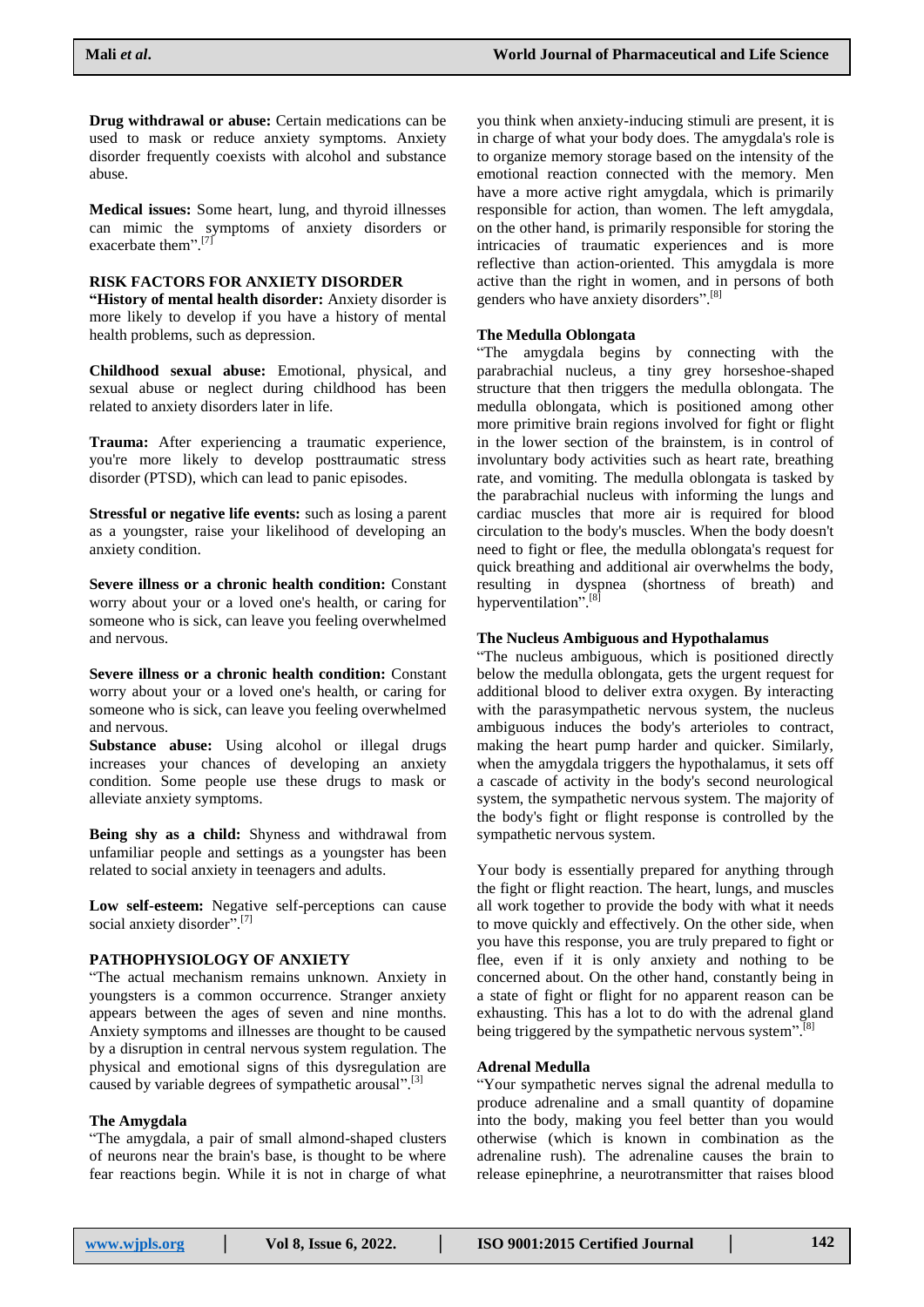pressure and blood sugar, making blood sugar (together with the body's stored fatty acids) available for the muscles to convert into fast energy.

This rush has been known to bestow seemingly superhuman abilities, such as extraordinary strength and speed. It does, however, come at a cost. The body crashes after an adrenaline spike, taking the dopamine or reward chemical with it and leaving the body exhausted and dissatisfied. Your muscles, especially those in your chest, may be fatigued and stiff as a result of the tension that helped them get their extra fuel, as well as the quick breathing that the lungs did to keep the blood of the heart supplied with oxygen.

Neuronal networks connect the amygdala to the prefrontal cortex of the brain, which is the part of your brain that thinks about your experiences rather than just responding to them. While theoretically connected to this area of the brain, the amygdala does not think. This means that, while your amygdala reacts similarly to everyone else's, the ideas and memories stored in the cortex by the amygdala are unique to you, and so what the amygdala reacts to might vary greatly.

The amygdala's hyperactivity can only indicate that you may have an anxiety condition, but not which form of anxiety disorder you have. However, what triggers your amygdala is a vital component in determining which anxiety disorder you have. It could be anything, from memories of past experiences to crowded areas, disorder, spiders, or internal triggers that aren't even recognized.

The frequency and duration with which you are troubled by amygdala hyperactivity can also help to define your disorder, but the disorder is caused by the content of your prefrontal cortex, which you can explore through therapeutic sessions, journaling, or simply talking to a trusted friend or relative. By using your brain to figure out what memory or belief in your brain's prefrontal cortex is activating your body's pathophysiological response, you can vanquish your anxiety and remind your body who's on your team".<sup>[8]</sup>

# **SELF TREATMENT**

**"Stress Management:** Learning to handle stress can assist in limiting potential triggers. Organize any forthcoming deadlines and pressures, prepare lists to make big jobs more achievable, and schedule time off from school or work.

**Relaxation techniques:** Simple activities might help alleviate anxiety's mental and physical symptoms. Meditation, deep breathing exercises, long baths, resting in the dark, and yoga are some of these practices.

**Exercises for replacing negative ideas with good ones include the following:** Make a note of the negative thoughts that may be cycling as a result of anxiety, then compose a list of positive, realistic thoughts to replace them next to it. Creating a mental image of successfully

facing and conquering a specific fear can also provide benefits if anxiety symptoms relate to a specific cause, such as in a phobia.

**Support network:** Talk to individuals you know who will be supportive, such as a family member or a friend. Support groups may be offered in your neighborhood or online.

**Exercise:** Can help you feel better about yourself by releasing hormones in your brain that make you feel good". [6]

**"Caffeine-containing foods and beverages:** such as coffee, tea, cola, energy drinks, and chocolate, should be avoided. Caffeine is a mood-altering substance that may exacerbate the symptoms of anxiety disorders.

**Alcohol and recreational street drugs should not be used:** anxiety disorders are more likely if you abuse substances.

**Improve your sleeping habits:** Sleep issues and anxiety disorders frequently coexist. Make getting enough sleep a top priority. Establish a soothing nighttime ritual. If you're still having difficulties sleeping, see your doctor". [7]

# **HERBAL REMEDIES FOR TREATMENT OF ANXIETY**

**1. Ginkgo Biloba**



**"Fig. 04: Ginkgo Biloba"[11]**

"As we all know, medicines that try to create or boost serotonin have gotten a lot of attention as potential anxiolytic candidates in the search for benzodiazepine alternatives".[12] Ginkgo biloba extracts are capable of reducing thrombocyte agglutination and so indirectly antagonizing serotonin function, in addition to increasing blood flow velocity".<sup>[13][14][15]</sup> "Ginkgo biloba leaf extract is widely and frequently used to treat clinical manifestations of a variety of cognitive disorders, producing reversible suppressive effects on monoamine oxidase in the rat brain, demonstrating the pharmacological activities of this natural product against mental disorders like anxiety".<sup>[16]</sup>

"Numerous components found in ginkgo leaf, such as flavonoids and terpenoids, exert a pharmacological impact. Many nations, including Germany, have licensed a Ginkgo biloba extract for the treatment of dementia. Furthermore, in preclinical studies, Ginkgo biloba has anti-stress and anxiolytic-like activities in a dose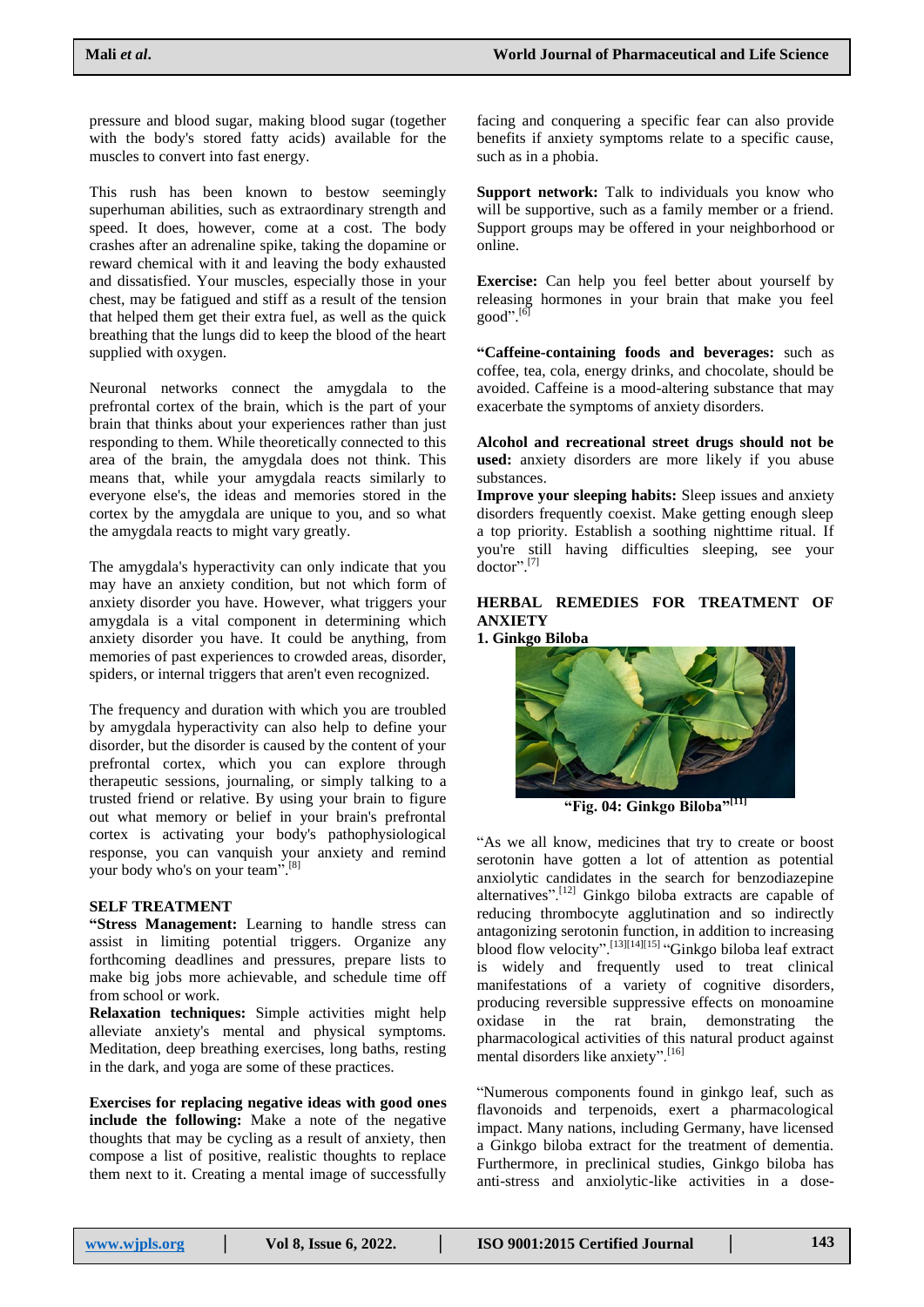dependent manner, and treatment with Ginkgo biloba produces better secondary parameter results than the control, indicating that Ginkgo biloba may be involved in regulating the function of the HPA axis. The medicine is of great anxiolytic benefit not only for senile people, but also for younger workers, due to its good compatibility, as it minimizes the inclination for addiction and reduces adverse effects on cognitive function".<sup>[17]</sup>

## **2. Banxia Houpu Decoction**



**"Fig. 05: Banxia Houpu Decoction" [18]**

"Houpu is a commonly prescribed herb that is included in the authoritative Chinese Pharmacopeia. It has been discovered as a viable treatment for a variety of ailments, including neurological problems, thrombotic stroke, typhia, and muscle necrosis. Pinellia tuber, magnolia bark, hoelen, perilla herb, and ginger rhizome make up the herbal formula Banxia houpu decoction, which has been used in China for hundreds of years to treat a variety of psychiatric diseases, including numerous subtypes of depression, anxiety, and schizophrenia. Clinical trials have shown that Banxia houpu is a safe, effective, and well-tolerated anxiolytic and antidepressant prescription with few known side effects in patients". [19]

# **3. Kava** *(Piper methysticum)*



**"Fig. 06: Kava" [23]**

"Although kava appeared to be a potential anxiety treatment, reports of substantial liver damage even with short-term usage prompted the Food and Drug Administration to publish warnings regarding the use of dietary supplements containing kava. While the original claims of liver toxicity have been called into doubt, if you're considering utilizing kava products, proceed with caution and see your doctor".<sup>[20]</sup>

**4. Passion flower** *(Passiflora)*



"According to a few modest clinical investigations, passion flower may aid with anxiety. Passion flower is often blended with other plants in commercial goods, making it difficult to distinguish between their individual properties. When taken as advised, passion flower is generally considered safe, however some studies have revealed that it can produce drowsiness, dizziness, and disorientation".<sup>[20]</sup>

#### **5. Valerian** *(Valeriana officinalis)*



**"Fig. 8: Valerian" [25]**

"People who consumed valerian reported less worry and tension in certain studies. People in other research reported no advantage. At authorized doses, valerian is usually considered safe, but because long-term safety trials are lacking, don't take it for more than a few weeks at a time unless your doctor allows. Headaches, dizziness, and sleepiness are some of the possible adverse effects".<sup>[20]</sup> "Valerian root is available in the following forms: tea, tablet, tincture".<sup>[21]</sup>

#### **6. Chamomile** *(Matricaria recutita)*



**"Fig. 9: Chamomile" [26]**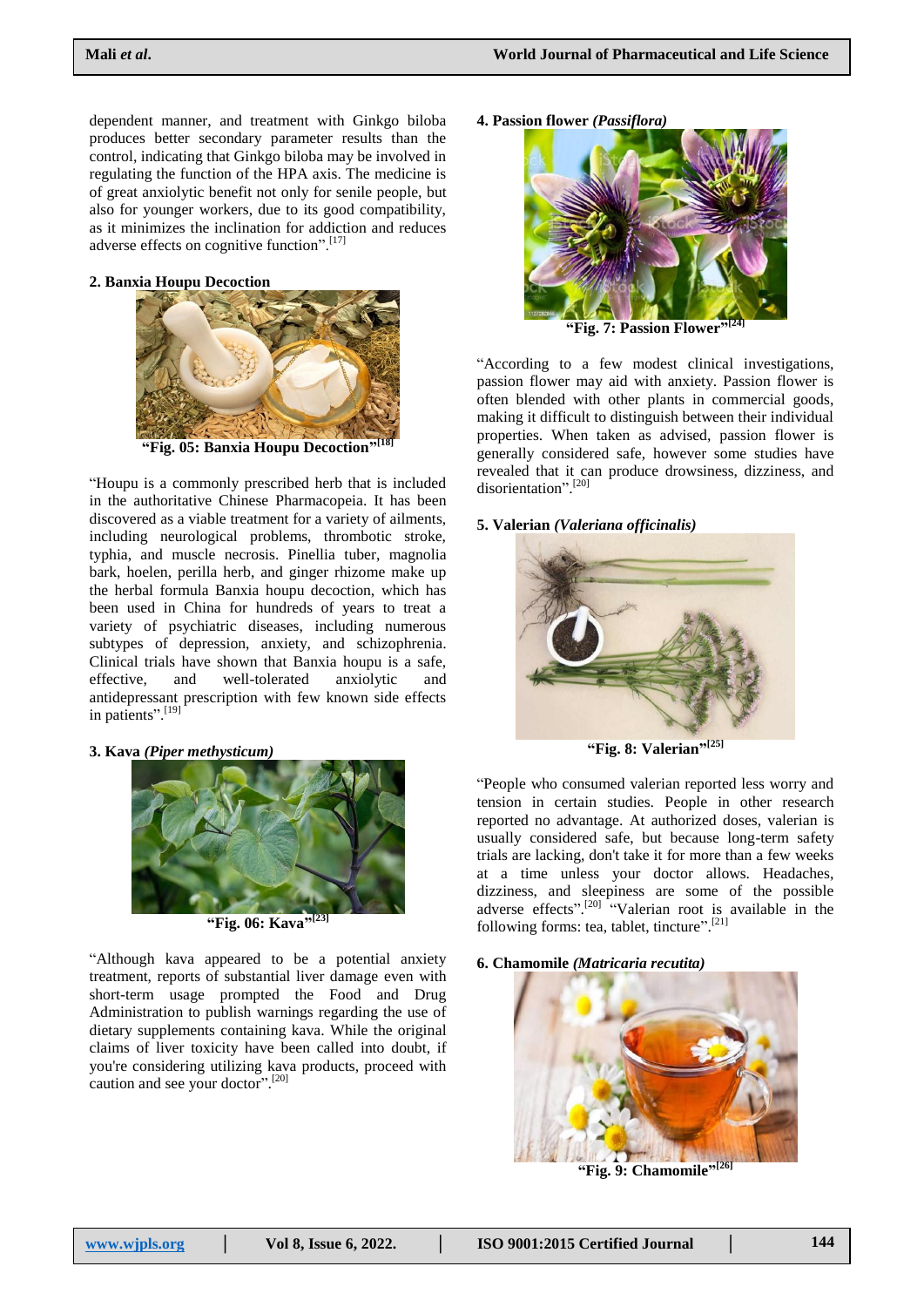"Short-term usage of chamomile is generally deemed safe and can be useful in lowering anxiety symptoms, according to limited studies. When combined with blood thinners, however, chamomile can raise the risk of bleeding. Some persons who are allergic to the plant family that includes chamomile may experience allergic responses when using it. Ragweed, marigolds, daisies, chrysanthemums and other members of this family".<sup>[20]</sup> "Some people use chamomile in the following forms to help relieve stress and anxiety: tea, extract, tablet, skin cream". [21]

**7. Lavender** *(Lavandula angustifolia)*



**"Fig. 10: Lavender" [27]**

"Lavender aromatherapy may relieve anxiety, according to some research; nevertheless, the evidence is preliminary and restricted. Constipation and headaches are side effects of taking lavender orally. It can also stimulate appetite, make other drugs and supplements more sedative, and induce low blood pressure".<sup>[20]</sup> "Lavender can be used in the following ways.

- making tea from leaves
- Aromatherapy with the oil
- massage by combining the essential oil with a base oil
- $\bullet$ bathing with the oil or flowers" $[21]$

# **8. Lemon balm** *(Melissa officinalis)*



**"Fig. 11: Lemon balm" [28]**

"According to preliminary study, lemon balm can help with anxiety symptoms like anxiousness and excitability. Lemon balm is generally well accepted and regarded safe for short-term usage, but it has the potential to produce nausea and gastrointestinal pain".<sup>[20]</sup> "Studies show that supplements containing 1,000 mg of lemon balm may be helpful for easing symptoms of anxiety".<sup>[22]</sup>

**9. Ashwagandha** *(Withania somnifera)*



**"Fig. 12: Ashwagandha" [29]**

"Ashwagandha is an adaptogenic plant that has long been used to relieve anxiety. Many of ashwagandha's active ingredients have been proven to have anti-stress, anti-inflammatory, and antioxidant properties. Experts recommend consuming 300 mg of ashwagandha per day to aid with anxiety. Keep in mind that because research on this product is limited, you should see your doctor before taking it".<sup>[22]</sup>

# **10. Hops** *(Humulus lupulus)*



**"Fig. 13: Hops" [30]**

"Hops are a commercially cultivated herb used in the brewing of beer. Hops, like chamomile, contain sedative ingredients, making them a good choice for anxiety sufferers. The hops extract contributed to a significant decrease in the individuals' depression and anxiety scores when compared to the placebo, according to the study. According to studies, taking 200 mg of Humulus lupulus daily can help reduce or eliminate anxiety over time".<sup>[22]</sup>





**"Fig. 14: St. John's wort" [31]**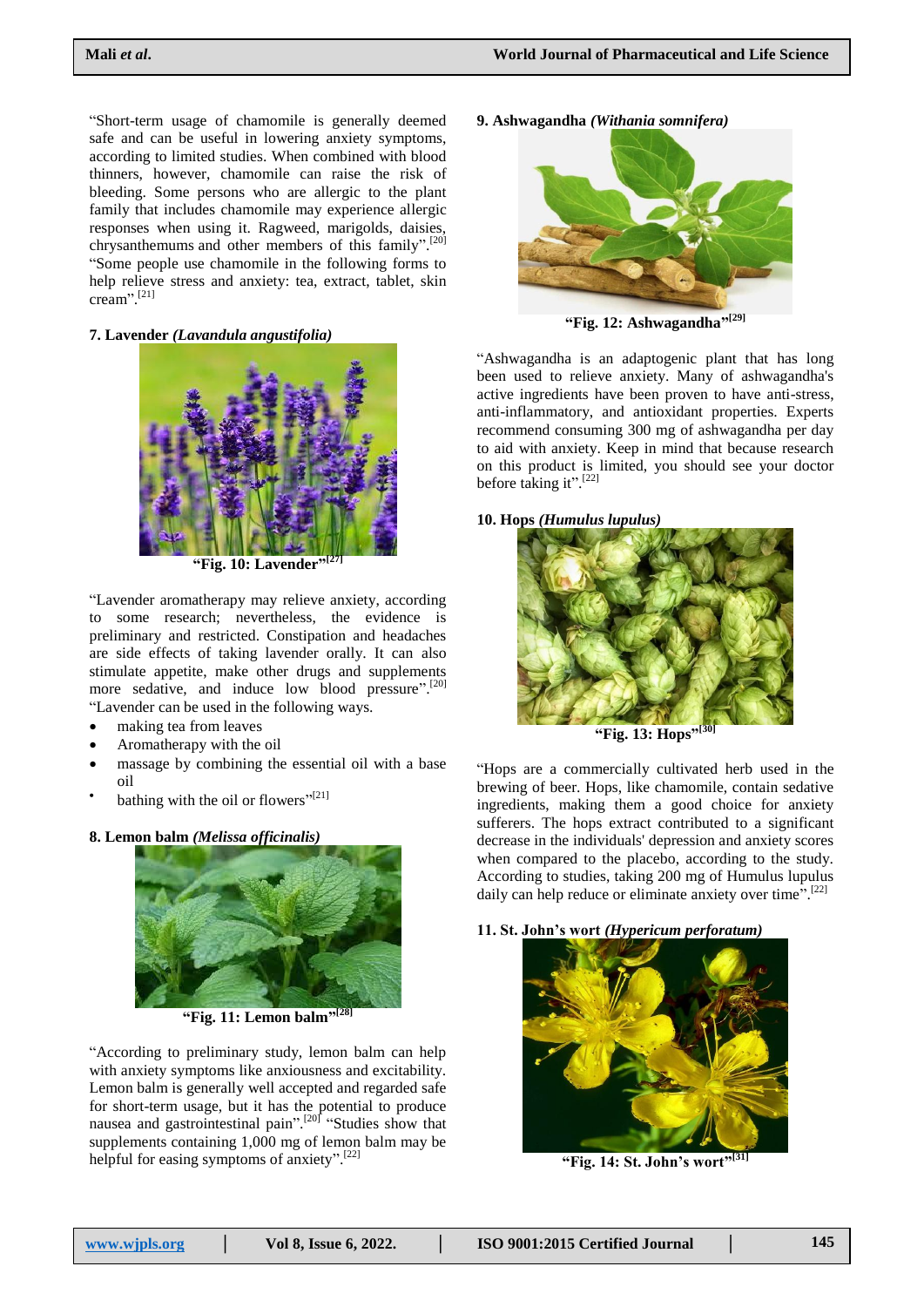"The herb St. John's wort has a long history of use in the treatment of mood disorders. Although St. John's wort is often used to treat depression, research is currently being conducted to see if it might also be used to treat anxiety. Supplements containing St. John's wort can range from 600 to 1,800 mg per serving. For anxiety treatment, experts recommend starting with the lowest dose possible. Before using this supplement, see your doctor because there is no firm evidence that it helps with anxiety". [22]

# **12. Galphimia glauca**



**"Fig. 15: Galphimia glauca" [32]**

"The plant Galphimia glauca is native to Mexico. It was originally used as a sedative to relieve nervousness. The effectiveness of G. glauca as a GAD therapy. For 12 weeks, participants were given either G. glauca or the anti-anxiety medicine lorazepam. When compared to those who took lorazepam, participants who received a daily dose of 0.175 mg of G. glauca demonstrated a larger reduction in GAD symptoms. Both therapies were completely risk-free".<sup>[21]</sup>

# **CONCLUSION**

Anxiety is characterized by mood, thought, behavior, and physiological activity disruptions, as well as sleep, concentration, social, and/or vocational functioning impairments. It's also linked to restlessness, a tense or tense mood, being easily tired, problems concentrating or going blank, impatience, muscle tightness, and irritation. Anxiety can be caused by a variety of reasons, including stress, diabetes, depression, genetics, and the environment. Psychiatric disorders, particularly anxiety, are afflicting an increasing number of people. Mental diseases not only disrupt people's daily lives, but also place a significant financial strain on society. The psychopharmacology of herbs has gotten a lot of attention in recent decades. A vast body of evidence suggests that herbs' complex psychotropic actions may aid in the treatment of anxiety. Finally, this review shows some promising outcomes for the use of herbs in the treatment of mental disorders such as anxiety.

#### **REFEREANCES**

- 1. K. D. Tripathi, Essentials of Medical Pharmacology, Jaypee Brothers Medical Publishers,  $8<sup>th</sup>$  edition, 2019; 493.
- 2. HL Sharma, KK Sharma, Principles of Pharmacology, Paras Medical Publishers,  $3^{\overline{rd}}$  edition, 2018; 448.
- 3. Almokhtar A. Adwas, J.M. Jbireal, Azab Elsayed Azab, Anxiety: Insights into Signs, Symptoms, Etiology, Pathophysiology, and Treatment, East African Scholars Journal of Medical Sciences, Vol. 2019; 2(10): 580-591.
- 4. Abdullahi Rabiu Abubakar, Ibrahim Haruna Sani, Sani Malami, Abudllahi Hamza Yaro, Iffat Jahan, Nihad Adnan, Santosh Kumar, Salequl Islam, Siddhartha Dutta, Jaykaran Charan, Mainul Haque, Anxiety Disorders, Recent Global Approach to Neuro-pathogenesis, Drug Treatment, Cognitive Behavioral Therapy, and Their Implications Bangladesh Journal of Medical Science, 2021; 20: 487-503.

DOI:<https://doi.org/10.3329/bjms.v20i3.52790>

- 5. Medically reviewed by Timothy J. Legg, written by Kimberly Holland, Everything You Need to Know About Anxiety, September 3, 2020. <https://www.healthline.com/health/anxiety#types>
- 6. Medically reviewed by Dillon Browne, written by Adam Felman, What to know about anxiety, January 11, 2020. [https://www.medicalnewstoday.com/articles/323454](https://www.medicalnewstoday.com/articles/323454#what-is-anxiety)
- [#what-is-anxiety](https://www.medicalnewstoday.com/articles/323454#what-is-anxiety) 7. Medically Reviewed by Dan Brennan, Anxiety Disorders, April 24, 2022. [https://www.webmd.com/anxiety](https://www.webmd.com/anxiety-panic/guide/anxiety-disorders)[panic/guide/anxiety-disorders](https://www.webmd.com/anxiety-panic/guide/anxiety-disorders)
- 8. Micah Abraham, What is the Pathophysiology of Anxiety? October 10, 2020. [https://www.calmclinic.com/other/pathophysiology](https://www.calmclinic.com/other/pathophysiology-of-anxiety#:~:text=The%20pathophysiology%20of%20anxiety%20is,result%20in%20the%20anxious%20state)[of-](https://www.calmclinic.com/other/pathophysiology-of-anxiety#:~:text=The%20pathophysiology%20of%20anxiety%20is,result%20in%20the%20anxious%20state)

[anxiety#:~:text=The%20pathophysiology%20of%20](https://www.calmclinic.com/other/pathophysiology-of-anxiety#:~:text=The%20pathophysiology%20of%20anxiety%20is,result%20in%20the%20anxious%20state) [anxiety%20is,result%20in%20the%20anxious%20st](https://www.calmclinic.com/other/pathophysiology-of-anxiety#:~:text=The%20pathophysiology%20of%20anxiety%20is,result%20in%20the%20anxious%20state) [ate](https://www.calmclinic.com/other/pathophysiology-of-anxiety#:~:text=The%20pathophysiology%20of%20anxiety%20is,result%20in%20the%20anxious%20state)

- 9. [https://www.google.com/url?sa=i&url=https%3A%2](https://www.google.com/url?sa=i&url=https%3A%2F%2Fm.facebook.com%2FWebMD%2Fphotos%2Fa.10150527356638482%2F10158824531878482%2F%3Ftype%3D3&psig=AOvVaw0hFX-zryxRs-BTDA6wa80E&ust=1653113397669000&source=images&cd=vfe&ved=0CAwQjRxqFwoTCMjlg-217fcCFQAAAAAdAAAAABAK) [F%2Fm.facebook.com%2FWebMD%2Fphotos%2F](https://www.google.com/url?sa=i&url=https%3A%2F%2Fm.facebook.com%2FWebMD%2Fphotos%2Fa.10150527356638482%2F10158824531878482%2F%3Ftype%3D3&psig=AOvVaw0hFX-zryxRs-BTDA6wa80E&ust=1653113397669000&source=images&cd=vfe&ved=0CAwQjRxqFwoTCMjlg-217fcCFQAAAAAdAAAAABAK) [a.10150527356638482%2F10158824531878482%2](https://www.google.com/url?sa=i&url=https%3A%2F%2Fm.facebook.com%2FWebMD%2Fphotos%2Fa.10150527356638482%2F10158824531878482%2F%3Ftype%3D3&psig=AOvVaw0hFX-zryxRs-BTDA6wa80E&ust=1653113397669000&source=images&cd=vfe&ved=0CAwQjRxqFwoTCMjlg-217fcCFQAAAAAdAAAAABAK) [F%3Ftype%3D3&psig=AOvVaw0hFX-zryxRs-](https://www.google.com/url?sa=i&url=https%3A%2F%2Fm.facebook.com%2FWebMD%2Fphotos%2Fa.10150527356638482%2F10158824531878482%2F%3Ftype%3D3&psig=AOvVaw0hFX-zryxRs-BTDA6wa80E&ust=1653113397669000&source=images&cd=vfe&ved=0CAwQjRxqFwoTCMjlg-217fcCFQAAAAAdAAAAABAK)[BTDA6wa80E&ust=1653113397669000&source=i](https://www.google.com/url?sa=i&url=https%3A%2F%2Fm.facebook.com%2FWebMD%2Fphotos%2Fa.10150527356638482%2F10158824531878482%2F%3Ftype%3D3&psig=AOvVaw0hFX-zryxRs-BTDA6wa80E&ust=1653113397669000&source=images&cd=vfe&ved=0CAwQjRxqFwoTCMjlg-217fcCFQAAAAAdAAAAABAK) [mages&cd=vfe&ved=0CAwQjRxqFwoTCMjlg-](https://www.google.com/url?sa=i&url=https%3A%2F%2Fm.facebook.com%2FWebMD%2Fphotos%2Fa.10150527356638482%2F10158824531878482%2F%3Ftype%3D3&psig=AOvVaw0hFX-zryxRs-BTDA6wa80E&ust=1653113397669000&source=images&cd=vfe&ved=0CAwQjRxqFwoTCMjlg-217fcCFQAAAAAdAAAAABAK)[217fcCFQAAAAAdAAAAABAK](https://www.google.com/url?sa=i&url=https%3A%2F%2Fm.facebook.com%2FWebMD%2Fphotos%2Fa.10150527356638482%2F10158824531878482%2F%3Ftype%3D3&psig=AOvVaw0hFX-zryxRs-BTDA6wa80E&ust=1653113397669000&source=images&cd=vfe&ved=0CAwQjRxqFwoTCMjlg-217fcCFQAAAAAdAAAAABAK)
- 10. The Possible Causes of Social Anxiety Disorder, <https://www.conquersocialanxiety.com/causes/>
- 11. Ansley Hill, "12 Benefits of Ginkgo Biloba (Plus Side Effects & Dosage)", 2018. [https://www.healthline.com/nutrition/ginkgo-biloba](https://www.healthline.com/nutrition/ginkgo-biloba-benefits)[benefits](https://www.healthline.com/nutrition/ginkgo-biloba-benefits)
- 12. Handley, S. L., McBlane, J. W., Critchley, M. A. E., Njung'e, K. Multiple serotonin mechanisms in animal models of anxiety: environmental, emotional and cognitive factors. Behav. Brain Res, 1993;